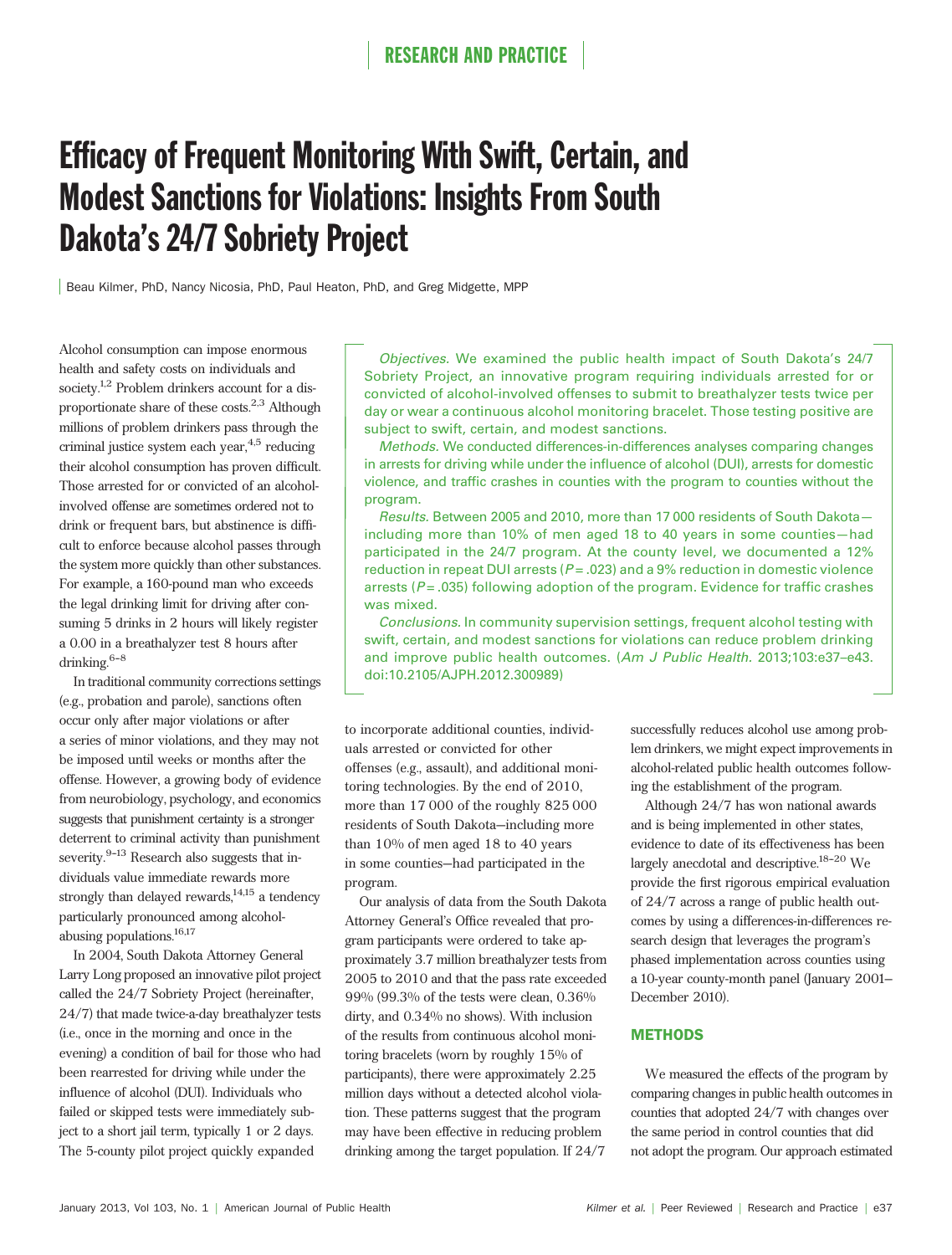program effects on the basis of how withincounty changes in the outcomes of interest related to within-county changes in the program's availability; hence, we did not rely solely on cross-sectional variation, which can bias estimates because of unobserved heterogeneity across counties. Although estimates from our approach may be considered conservative because impacts may not always be sufficiently large to be detected at the county level, the scale of the program minimizes this concern.

#### Operationalizing 24/7 Implementation

To determine when 24/7 was implemented in various counties within the state, we drew from a database provided by the South Dakota Attorney General's Office. This database includes participant-level data (e.g., demographic characteristics, county of residence, dates of participation) as well as detailed information about every test (e.g., date and time of each test, result) for all individuals assigned to the program since its inception. We defined 24/7 as operational in each county once the number of county residents participating in 24/7 for a given month equaled or exceeded a quarter of the number of DUI arrests in the county, where the latter was defined as the county's moving monthly average during the previous year to address any seasonality. This definition applied well to both large and small counties and reduced "false positives" resulting from the fact that some counties had a few residents participating before the program's formal establishment. We examined the sensitivity of our results to alternative approaches for defining implementation.

Figure 1 displays the timing of program implementation across South Dakota's counties when defined with this threshold. The 5-county pilot program started in 2005 and quickly expanded within and across counties. Once judges realized that offenders would show up for twice-a-day testing and that virtually all tests were clean, they started extending the program to those arrested for other offenses (e.g., domestic violence) and those who had already been convicted. Judges from other counties learned about the pilot and asked to join the program. By the end of 2006, there were 19 counties administering breathalyzer tests for 24/7 and some counties started using continuous alcohol monitoring bracelets.

The unanimous passage of House Bill 1072 dramatically expanded the  $24/7$  program.<sup>21</sup> The bill went into effect July 1, 2007, and provided funds to counties that wanted to adopt the program. The new law allowed judges to order anyone they believed had an alcohol problem, pre- or postconviction, to participate in the program. The law also changed rules for those who lost their license for a repeat DUI offense. It had previously been possible for some of these individuals to receive a permit to drive only to and from work, but these permits were now conditional on 24/7 participation.

Many of South Dakota's large counties were among the early adopters of the program, but some experienced important declines in participation over our analysis period. For example, in Pennington County, there were 570 participants in 24/7 for twice-a-day testing in October 2008; by 2010 the monthly average was 377 participants. One potential explanation for this decline is that 24/7 reduced drunk driving.

#### Dependent Variables

We focused on 3 drinking-related public health outcomes: DUI arrests, arrests for domestic violence, and traffic crashes. Arrest data for DUI and domestic violence from 2001 to 2010 were made available by the South Dakota Department of Criminal Investigation.

For DUI, we can distinguish first-time offenders from repeat offenders—an important distinction for a program that primarily targets repeat offenders. Information about traffic crashes reported to the police from 2004 to 2010 was made available by the South Dakota Office of Highway Safety. Table 1 presents the descriptive statistics for these outcomes at the countymonth level.

In addition to looking at all traffic crashes, we also considered crashes involving male drivers aged 18 to 40 years because this subpopulation is most likely to report driving under the influence of alcohol. $^{22}$  This age group also accounts for more than half of 24/7 participants. Approximately 63% of new 24/7 participants entering the program from 2005 to 2010 entered for DUI, 6% for community corrections violations, 5% for domestic violence, 5% for assault (excluding domestic violence), 5% for drug possession, and 17% for other offenses (numbers do not add to 100% because of rounding).

#### Independent Variables

The analyses controlled for a number of time-varying county characteristics that could influence our outcomes (Table 1). County characteristics measured monthly included the unemployment rate, $^{23}$  snowfall, $^{24}$  an indicator variable for the Sturgis Motorcycle Rally



Note. We defined 24/7 as operational in each county once the number of county residents in 24/7 for a given month equaled or exceeded one quarter the number of driving under the influence arrests in the county, where the latter is defined as the county's moving monthly average during the previous year to address any seasonality. Calculations to determine when 24/7 was operational in each county exclude 55 individuals (0.3%) who wore a continuous alcohol monitoring bracelet in 2006 and 2007, but were missing residency and 24/7 status information.

FIGURE 1—Participation in South Dakota's 24/7 Sobriety Project, 2005–2010.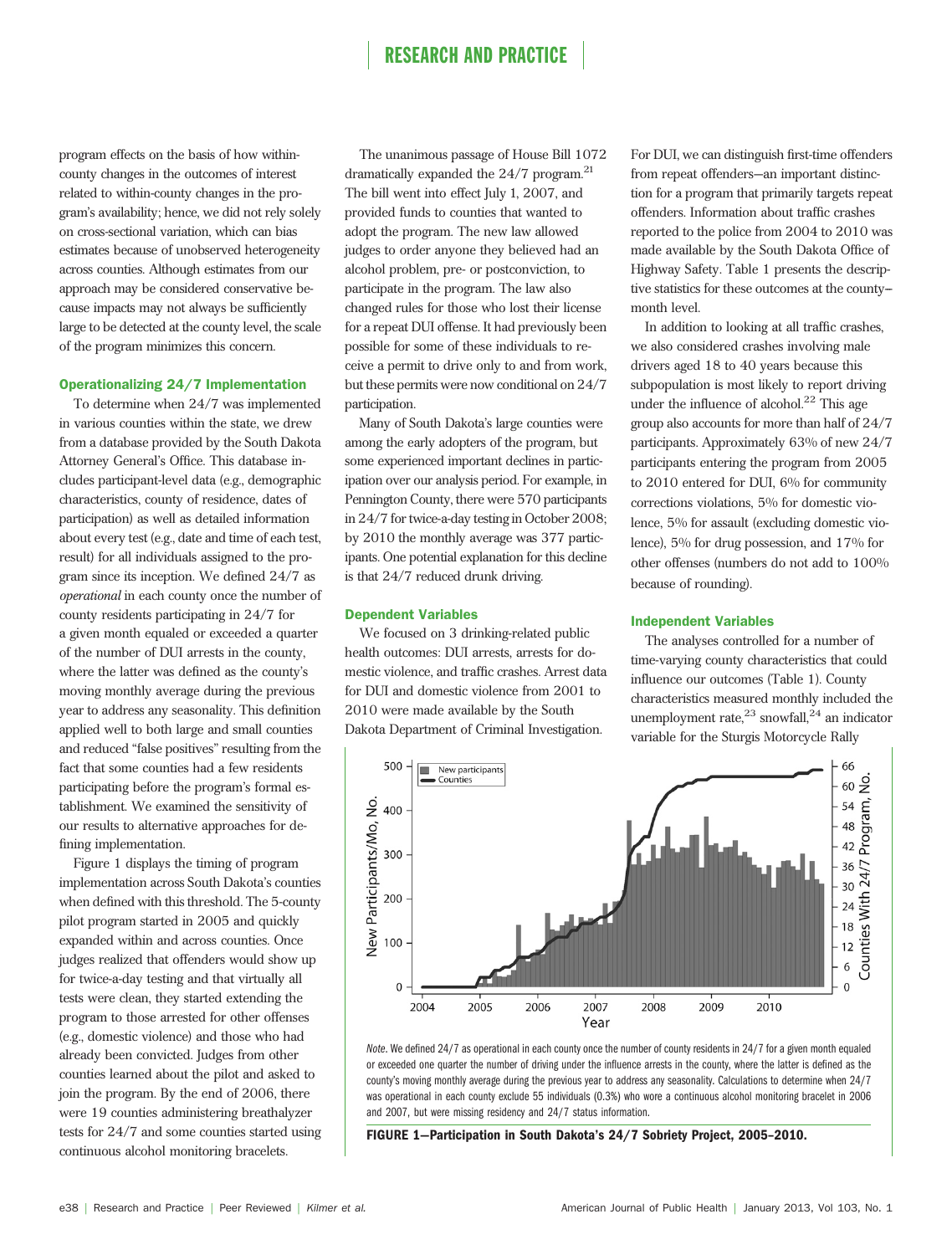TABLE 1—Descriptive Statistics of Model Variables for South Dakota's 24/7 Sobriety Project, 2001–2010

| Variable                                | No.  | Mean (SD)       | Min          | Median         | Max          |  |  |  |  |
|-----------------------------------------|------|-----------------|--------------|----------------|--------------|--|--|--|--|
| <b>Dependent</b>                        |      |                 |              |                |              |  |  |  |  |
| Arrests                                 |      |                 |              |                |              |  |  |  |  |
| $DUI-1$                                 | 7920 | 8.872 (24.812)  | $\theta$     | $\overline{2}$ | 272          |  |  |  |  |
| Repeat DUI                              | 7920 | 3.228 (8.341)   | $\theta$     | 1              | 82           |  |  |  |  |
| Domestic violence                       | 7920 | 2.742 (8.558)   | $\mathbf{0}$ | $\mathbf{0}$   | 85           |  |  |  |  |
| Traffic crashes <sup>a</sup>            |      |                 |              |                |              |  |  |  |  |
| Total                                   | 5544 | 20.913 (44.789) | $\theta$     | 9              | 591          |  |  |  |  |
| Men aged 18-40 y                        | 5544 | 7.500 (18.547)  | $\mathbf{0}$ | 3              | 250          |  |  |  |  |
|                                         |      | Independent     |              |                |              |  |  |  |  |
| Population                              | 7920 | 11 905 (23 500) | 999          | 5533           | 183048       |  |  |  |  |
| Percentage White                        | 7920 | 85.178 (24.026) | 5.891        | 96.178         | 99.779       |  |  |  |  |
| Men aged 18-40 y share of population    | 7920 | 13.266 (3.212)  | 7.601        | 12.575         | 25.190       |  |  |  |  |
| Unemployment rate                       | 7920 | 4.080 (1.984)   | 1.400        | 3.500          | 18.600       |  |  |  |  |
| Police officers per capita <sup>b</sup> | 7920 | 14.075 (5.583)  | $\mathbf{0}$ | 14.097         | 37.364       |  |  |  |  |
| VMT per capita <sup>c</sup>             | 7920 | 1.601(1.245)    | 0.500        | 1.282          | 9.444        |  |  |  |  |
| Bars per capita <sup>b</sup>            | 7920 | 5.688 (4.026)   | $\theta$     | 5.283          | 23.328       |  |  |  |  |
| Package stores per capita <sup>b</sup>  | 7920 | 2.017(2.212)    | $\theta$     | 1.522          | 10.828       |  |  |  |  |
| Snowfall <sup>d</sup>                   | 7920 | 0.106(0.181)    | 0            | $\theta$       | 3.700        |  |  |  |  |
| <b>Sturgis Rally</b>                    | 7920 | 0.004(0.061)    | $\theta$     | $\mathbf{0}$   | $\mathbf{1}$ |  |  |  |  |
| College in session                      | 7920 | 0.044(0.206)    | $\mathbf{0}$ | $\mathbf{0}$   | 1            |  |  |  |  |

Note. DUI = driving while under the influence of alcohol; DUI-1 = first-time DUI; VMT = vehicle miles traveled. <sup>a</sup>Traffic crashes only cover 2004-2010.

b<sub>per capita measure based on rate per 10 000 people.</sub>

<sup>c</sup> VMT are based on annualized rate; miles in 10 000s.

d<br>Average monthly snowfall in inches.

(equals 1 for Pennington, Meade, and Lawrence counties in August of each year), and an indicator for whether college was in session in the 4 counties with substantial student populations. Other county characteristics available at the annual level include vehicle miles traveled, $25$  per capita police officers, $26$  per capita on- and off-premises alcohol outlets, $27$  and demographic characteristics including total population, share of population that is male aged 18 to 40 years, and share of population that is White.<sup>28</sup> We linearly interpolated these annual series to construct monthly measures.

#### Statistical Analyses

Our statistical model was:

(1)  $Y_{it} = \alpha (24)/7_{it} + \beta X_{it} + \gamma_i + \delta_t + \varepsilon_{it}$ 

where  $Y_{it}$  represents a public health outcome in county *i* and month *t*. The indicator  $24/7<sub>it</sub>$ captures whether the program was operational

in county  $i$  and month  $t$ . The coefficient of interest,  $\alpha$ , measures the effect of 24/7, which we hypothesized to be negative. The vector  $X_{it}$ includes the time-varying county-level control covariates already described. County fixed effects  $(\gamma_i)$  capture unobservable characteristics of each county that are fixed over time. Finally, the vector  $\delta_t$  consists of fixed effects for each month in the sample to control for seasonal and temporal trends that are common to all counties, such as statewide legislative changes.

In the models examining arrests for repeat DUI offenses, we also controlled for first-time DUI arrests. The inclusion of first-time DUI arrests as a control potentially helps account for unobservable factors that affect all types of DUI, such as unobserved enforcement intensity (for example, DUI checkpoints) or reporting changes. Moreover, there is a mechanical relationship between first-time and repeat DUI arrests, because counties with a greater number of first-time DUI arrests have more

residents at risk for repeat DUIs, so failing to control for this variable could lead to omitted variable bias. Given that the precise mapping from first-time DUIs into subsequent DUIs is unknown, the relationship is modeled flexibly by using a high-degree polynomial.

Because our outcomes involved count data and included zeros, we estimated equation 1 using Poisson regression. The Poisson model provides consistent estimates of the conditional mean function across a wider range of datagenerating processes than some other count models such as the negative binomial model.<sup>29</sup> To conduct valid statistical inference even under a failure of the Poisson equal meanvariance assumption or with arbitrary forms of within-county autocorrelation in error terms, we reported cluster--robust standard errors with clustering at the county level.<sup>30</sup> We conducted our analysis by using Stata/MP version 12 (StataCorp LP, College Station, TX).

#### RESULTS

Table 2 presents the incident rate ratios (IRRs) estimated from the Poisson regressions of our 5 outcomes. There was no statistically or substantively significant effect of 24/7 on first-time DUI arrests (DUI-1). The null finding is intuitive because 24/7 primarily targeted offenders at risk for repeat DUI arrests. Although, in theory, the program could create a general deterrent effect that reduces DUI-1, such an effect was not apparent in these data. The IRR for 24/7 on repeat DUI was 0.883  $(P = .023)$ , which represents a 12% reduction in arrests. The analyses also suggest that 24/7 reduced arrests for domestic violence by 9%  $(IRR = 0.905; P = .035; Table 2).$ 

Table 2 shows the effect of 24/7 on traffic crashes overall and among male drivers aged 18 to 40 years. The model did not identify a reduction for crashes overall  $(IRR = 0.980;$  $P = 0.338$ ; however, there is suggestive evidence that 24/7 may have modestly reduced traffic crashes for male drivers aged 18 to 40 years (IRR =  $0.956$ ;  $P = .085$ ).

Table 3 demonstrates that our findings for repeat DUI arrests, domestic violence arrests, and crashes involving male drivers aged 18 to 40 years are robust across alternative specifications. The first 3 rows address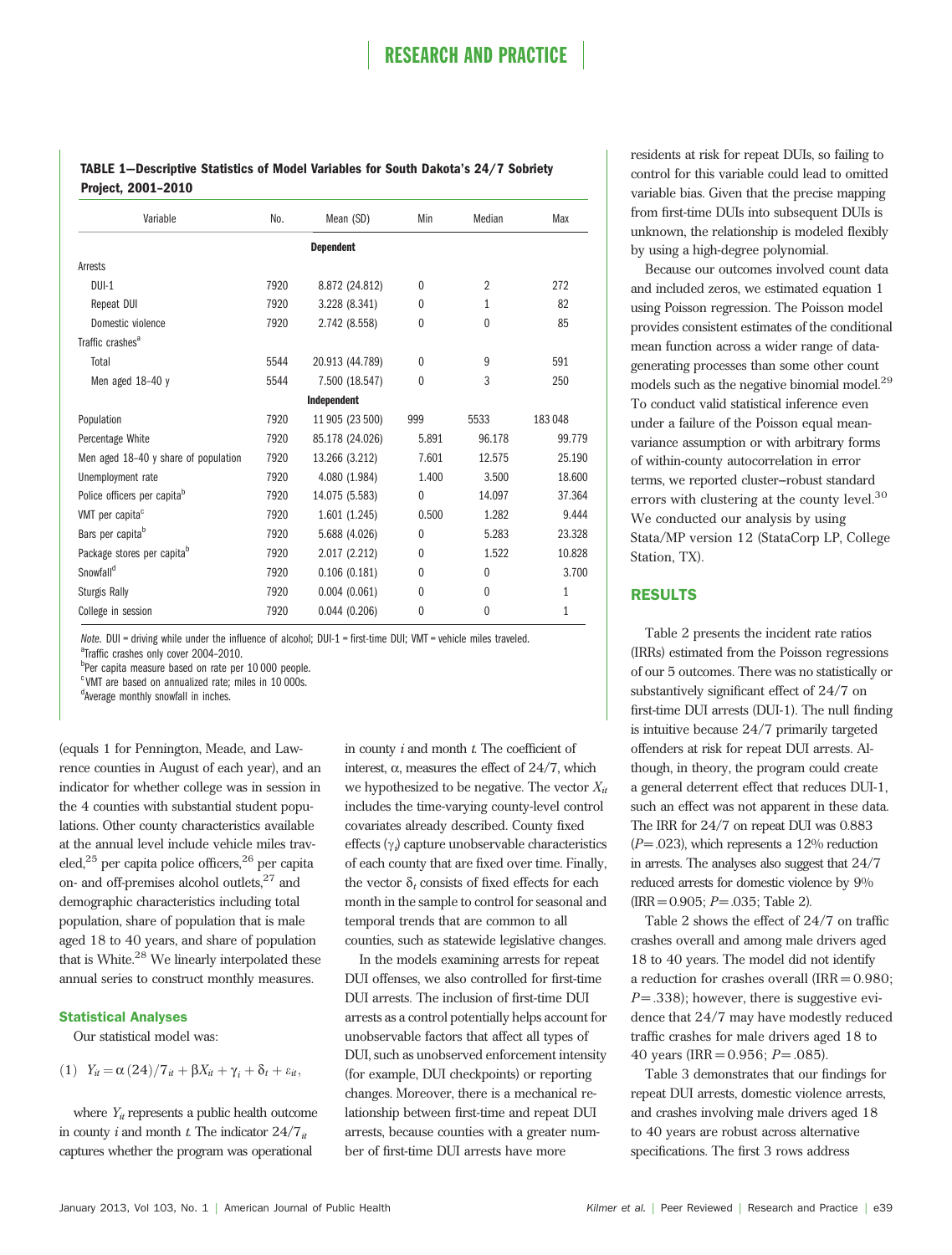#### TABLE 2—Results from Poisson Regressions: South Dakota's 24/7 Sobriety Project, 2001–2010

|                                         | DUI-1 ( $n = 7800$ ),<br>IRR (95% CI) | Repeat DUI ( $n = 7920$ ),<br>IRR (95% CI) | <b>Domestic Violence</b><br>$(n = 7560)$ , IRR (95% CI) | Traffic Crashes ( $n = 5544$ ),<br>IRR (95% CI) | Traffic Crashes, Men Aged 18-40<br>Years (n = 5544), IRR (95% CI) |
|-----------------------------------------|---------------------------------------|--------------------------------------------|---------------------------------------------------------|-------------------------------------------------|-------------------------------------------------------------------|
| 24/7 implemented                        | 1.062 (0.955, 1.181)                  | $0.883*$ (0.794, 0.983)                    | $0.905*$ (0.825, 0.993)                                 | 0.980(0.941, 1.021)                             | 0.956 (0.909, 1.006)                                              |
| Population <sup>a</sup>                 | 1.607 (0.745, 3.466)                  | $10.522*$ (1.343, 82.46)                   | $2.327*$ (1.069, 5.068)                                 | 1.188 (0.838, 1.683)                            | $1.625**$ (1.184, 2.231)                                          |
| Percentage White                        | 10.672 (0.002, 45 568)                | $< 0.001$ * ( $< 0.001$ , 0.904)           | $< 0.001$ * ( $< 0.001$ , 0.743)                        | $0.010 \le 0.001, 4.440$                        | $0.009$ (< 0.001, 5.234)                                          |
| Men aged 18-40 y share<br>of population | $< 0.001$ * ( $< 0.001$ , 0.654)      | $< 0.001$ * ( $< 0.001$ , 0.185)           | < 0.001 (< 0.001, 18.344)                               | 1.269 (0.003, 570.135)                          | 7.358 (0.015, 3515.884)                                           |
| Unemployment rate                       | 0.981 (0.944, 1.020)                  | 1.005 (0.975, 1.036)                       | $0.949*$ (0.902, 0.998)                                 | 0.965(0.930, 1.001)                             | $0.967$ (0.935, 1.000)                                            |
| Police officers per capita <sup>b</sup> | 1.008 (0.991, 1.026)                  | 1.002 (0.984, 1.020)                       | 1.004 (0.978, 1.030)                                    | $1.020**$ (1.005, 1.036)                        | $1.018*$ (1.001, 1.035)                                           |
| VMT per capita <sup>c</sup>             | 1.056 (0.887, 1.257)                  | 1.076 (0.698, 1.661)                       |                                                         | 1.046 (0.952, 1.149)                            | 1.007 (0.916, 1.107)                                              |
| Bars per capita <sup>b</sup>            | 1.002 (0.977, 1.027)                  | 0.977 (0.939, 1.017)                       | 1.001 (0.975, 1.029)                                    | 0.997 (0.989, 1.005)                            | 1.000 (0.990, 1.010)                                              |
| Package stores per capita <sup>b</sup>  | $1.056*$ (1.002, 1.114)               | 0.976 (0.913, 1.044)                       | 1.005 (0.956, 1.055)                                    | 1.000 (0.978, 1.022)                            | 1.002 (0.980, 1.025)                                              |
| Snowfall <sup>d</sup>                   | $0.942$ (0.725, 1.224)                | $0.903$ (0.677, 1.204)                     | $0.944$ (0.843, 1.057)                                  | $1.251*$ (1.048, 1.493)                         | $1.560***$ (1.338, 1.820)                                         |
| <b>Sturgis Rally</b>                    | 2.854 (0.934, 8.723)                  | $1.477***$ (1.330, 1.641)                  | $1.240*$ (1.013, 1.519)                                 | $1.642***$ (1.293, 2.086)                       | $1.485**$ (1.154, 1.910)                                          |
| College in session                      | 1.026 (0.677, 1.555)                  | 0.970 (0.812, 1.159)                       | 0.920 (0.829, 1.021)                                    | 1.071 (0.922, 1.244)                            | $1.153*$ (1.003, 1.327)                                           |
| DUI-1 polynomial                        |                                       |                                            |                                                         |                                                 |                                                                   |
| First degree                            |                                       | $1.241***$ (1.181, 1.304)                  |                                                         |                                                 |                                                                   |
| Second degree                           |                                       | $0.873***$ (0.838, 0.910)                  |                                                         |                                                 |                                                                   |
| Third degree                            |                                       | $1.108***$ (1.068, 1.148)                  |                                                         |                                                 |                                                                   |
| Fourth degree                           |                                       | 0.972 (0.940, 1.004)                       |                                                         |                                                 |                                                                   |
| Fifth degree                            |                                       | 1.000 (0.982, 1.018)                       |                                                         |                                                 |                                                                   |

Note. CI = confidence interval; DUI = driving while under the influence of alcohol; DUI-1 = first-time DUI; IRR = incidence rate ratio; VMT = vehicle miles traveled. All models included county fixed effects and year–month fixed effects. Ninety-five percent confidence intervals estimated by using robust standard errors clustered at the county level in parentheses. The full sample size for repeat DUI arrests is 7920 based on a full 10-year county-month panel (66 counties  $\times$  10 y  $\times$  12 mo). The sample sizes for DUI-1 and domestic violence arrests are smaller because some counties reported no arrests for certain offenses to the state Department of Criminal Investigation over the entire time period. For DUI-1, this includes Shannon County whereas for domestic violence this includes Shannon, Dewey, and McPherson counties. Sample sizes for the crash models were 5544 because we only had data for 2004 through 2010 (66 counties  $\times$  7 y  $\times$  12 mo). <sup>a</sup>Natural log of monthly linear interpolation of population.

<sup>b</sup>Per capita measure based on rate per 10 000 people.

c VMT are based on annualized rate; miles in 10 000s. <sup>d</sup>Natural log of average monthly snowfall in inches.

 $*P < .05$ ;  $*P < .01$ ;  $**P < .001$ .

alternative approaches for determining when 24/7 went into effect in each county. Our base specification defined 24/7 as operational when the number of county residents participating equaled or exceeded our threshold defined as 25% of the county's average number of DUI arrests. In the first and second rows, we considered alternative thresholds based on 40% and 10% cut-offs, respectively. In the third row, we considered whether the threshold should be denominated in terms of county population rather than DUI arrests. For repeat DUI arrests, the reductions remained statistically significant and even become larger with the less conservative 10% threshold (from 12% to 17%;  $P = .016$ ). The point estimates remained similar for domestic violence and crashes, but standard errors increased for

domestic violence and often declined for crashes.

We also looked at potential data-reporting problems (Table 3). Tribal police departments are not required to submit arrest and crash data to state agencies. The inclusion of DUI-1 helps us account for such reporting inconsistencies in repeat DUI arrest models, but there could still be bias in the results for domestic violence and crashes. In the fourth row, we re-estimated the models excluding information reported by tribal police departments and the point estimates remained similar.

To ensure the validity of our data on DUI arrests, we compared our county-level DUI arrest data with the number of DUI cases filed by prosecutors, which are collected by a different agency (Table 3). These data series should

be highly correlated, but not perfectly correlated because DUI arrests may ultimately be charged as a different offense or not charged at all. Furthermore, for some counties, such as those with tribal agencies, comprehensive arrest information but not prosecution data may be submitted to the state, or vice versa. Although the median (mean) within-county correlation coefficient across the 2 data series was high at 0.93 (0.84), the correlation was low in some counties. (We were only able to obtain county filing information at the annual level, so we correlated county DUI arrest and filing information at the fiscal-year level.) Therefore, in the fifth row, we excluded the 10 counties with correlation coefficients below 0.7 (Table 3). The point estimates remain largely unchanged.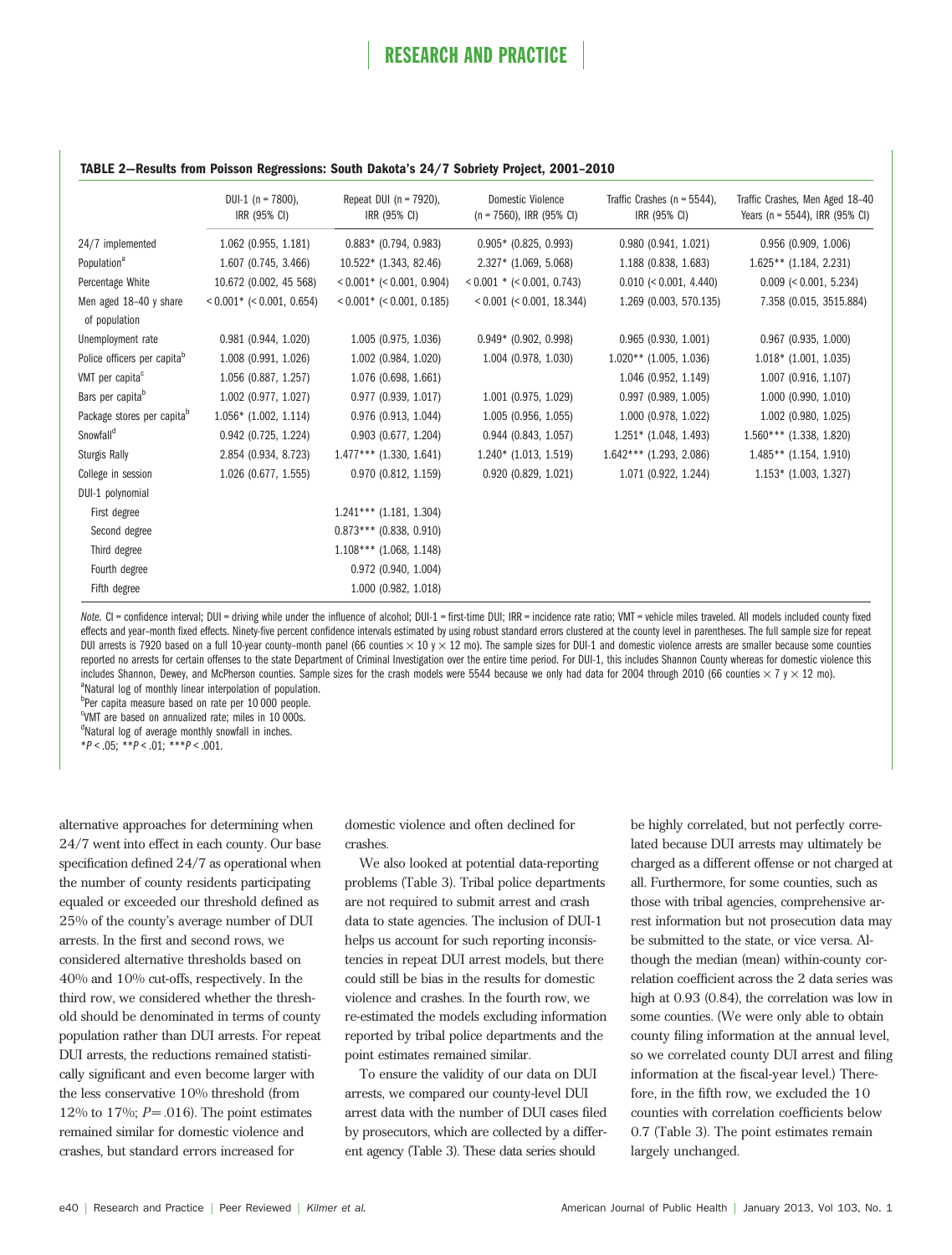#### TABLE 3—Sensitivity Analysis: South Dakota's 24/7 Sobriety Project

|                                                                                                | Repeat DUI, IRR (95% CI) | Domestic Violence,<br>IRR (95% CI) | Traffic Crashes.<br>Men Aged 18-40 y.<br>IRR (95% CI) |
|------------------------------------------------------------------------------------------------|--------------------------|------------------------------------|-------------------------------------------------------|
| Definition of 24/7 program implementation                                                      |                          |                                    |                                                       |
| Change threshold from 25% to 40%                                                               | $0.899*$ (0.812, 0.996)  | $0.909$ $(0.819, 1.008)$           | $0.951*$ (0.907, 0.997)                               |
| Change threshold from 25% to 10%                                                               | $0.834*$ (0.718, 0.967)  | $0.913$ (0.832, 1.002)             | 0.949(0.900, 1.001)                                   |
| Change threshold to 5 residents in 24/7 per 10 000 population                                  | $0.892*$ (0.805, 0.989)  | $0.894*$ (0.804, 0.994)            | $0.955*$ (0.915, 0.998)                               |
| Potential reporting issues                                                                     |                          |                                    |                                                       |
| Exclude arrests and crashes reported by tribal police agencies                                 | 0.905(0.817, 1.003)      | $0.902*$ (0.822, 0.990)            | $0.951$ (0.905, 1.000)                                |
| Exclude 10 counties where the correlation coefficient for DUI arrest<br>and court is below 0.7 | $0.883*$ (0.791, 0.986)  | $0.896*$ (0.814, 0.987)            | 0.955(0.903, 1.010)                                   |
| Exclude counties reporting no DUI-1 or domestic violence arrests                               | $0.885*$ (0.796, 0.984)  | $0.905*$ (0.825, 0.993)            | $0.952$ (0.904, 1.002)                                |
| (Dewey, McPherson, and Shannon counties)                                                       |                          |                                    |                                                       |
| Alternative specifications                                                                     |                          |                                    |                                                       |
| Exclude controls for DUI-1                                                                     | $0.843*$ (0.715, 0.993)  | $\cdots$                           | $\cdots$                                              |
| Negative binomial (25% threshold)                                                              | 0.885(0.781, 1.002)      | $0.909$ (0.822, 1.005)             | 0.958(0.906, 1.014)                                   |

Note. CI = confidence interval; DUI = driving while under the influence of alcohol; DUI-1 = first-time DUI; IRR = incidence rate ratio. Full results available upon request. Models included the full set of covariates except as noted.

 $*P < .05;$   $*P < .01;$   $**P < .001$ 

We also re-estimated the models excluding counties that did not report either DUI-1 (Shannon) or domestic violence arrests (Shannon, Dewey, McPherson) to the state Department of Criminal Investigation over the 10-year period. Again, the results remain unchanged (Table 3).

In our main results, we included DUI-1 as an explanatory variable in the repeat DUI models to control for unobserved enforcement activities and potential reporting bias. Controlling for DUI-1 may not be desirable if part of the impact of the program comes through changing patterns in DUI-1 offending. Excluding DUI-1 from this model increased the size of the 24/7 reduction (IRR =  $0.843$ ;  $P = .041$ ; Table 3).

Finally, when we estimated negative binomial rather than Poisson models, we obtained similar (albeit less precise) point estimates (Table 3).

#### **DISCUSSION**

More than 17 000 individuals participated in the 24/7 Sobriety Project between 2005 and 2010 and their tests indicated that there were approximately 2.25 million days without a detected alcohol violation. This does not mean that there was absolutely no drinking on

those days. Rather, it provides support for a reduction in the incidence of heavy drinking among a population with a history of problem drinking.

Our analysis provides strong evidence that the 24/7 program reduced the incidence of repeat DUI and domestic violence arrests, and provides suggestive evidence that it may have reduced reported traffic crashes involving men aged 18 to 40 years. The findings are robust to many alternative assumptions and specifications.

These estimated effects are not small. When we used a measure that defines a 24/7 program as operational in a county once the number of residents participating equaled or exceeded a quarter of DUI arrests in the county, we found that program led to a 12% reduction  $(P = .023)$  in repeat DUI arrests and a 9% reduction  $(P = .035)$  in domestic violence arrests at the county level.

Some may consider these results to be conservative for 2 reasons. First, aggregatelevel impacts depend both on the magnitude of the individual-level impact and the number of program participants. Because in most counties only a fraction of eligible DUI offenders participated in the program (albeit a high fraction in some counties), an analysis

using individual-level data could yield larger behavioral effects of the program. However, an important challenge with the individual-level approach is addressing the potential selection issues introduced by judicial discretion regarding who participates and for how long. Our county-level approach overcomes this concern.

Second, defining 24/7 as operational only after the number of residents participating in the program equaled or exceeded a quarter of DUI arrests means that we classified some counties as not operational when the program was actually up and running. This approach could dilute the program effect. In our sensitivity analysis, we considered a less conservative 10% threshold and the reduction for repeat DUI arrests became larger and more precise (17%;  $P = .016$ ) and conversely became smaller for the higher threshold of 40%. The alternate thresholds did not have a noticeable effect on the other outcomes.

Most studies of interventions targeting DUI are not directly comparable to our results because they rely on individual-level analyses or do not focus specifically on repeat DUI arrests; however, there are some that help put our findings in perspective. For California, Rogers found that the implementation of mandatory administrative license suspension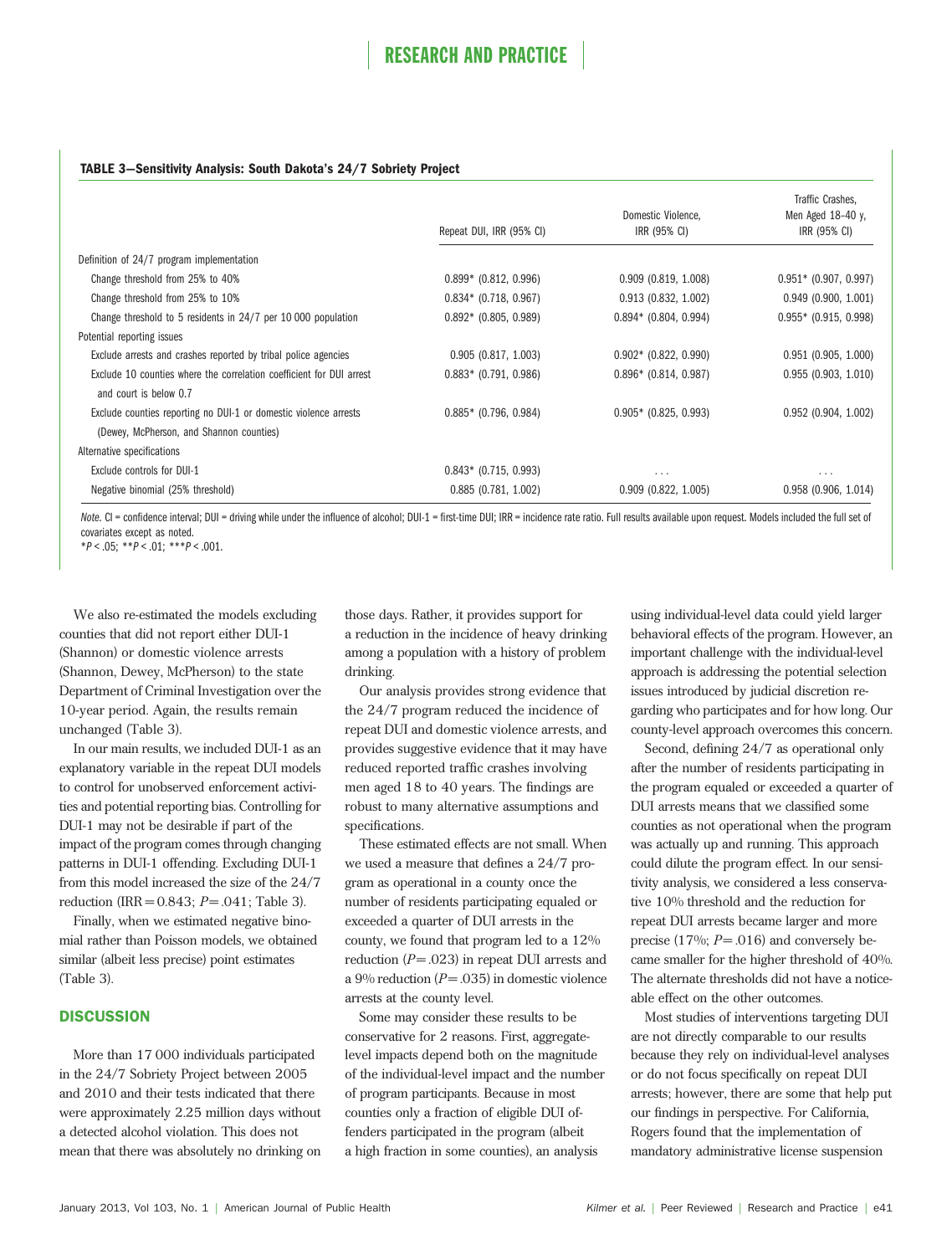following a DUI arrest reduced all DUI arrests in the state by  $4\%$ .<sup>31</sup> For Alberta, Canada, Voas et al. found that the introduction of a provincewide interlock program reduced aggregate DUI reconviction rates by  $6\%$ <sup>32</sup> The authors suggested that this effect is "small" because less than 10% of eligible drivers participated in the program. Finally, Kenkel used nationally representative data to estimate the cross-price elasticity of the demand for drunk driving with respect to the price of alcohol to be 0.74 for men.<sup>33</sup> This cross-price elasticity suggests that it would take a 16% increase in alcohol prices to reduce DUI among men by 12%. Thus, we interpret our 24/7 results to be important contributions to the DUI literature and remind readers that we also found evidence that 24/7 reduced domestic violence arrests.

#### Limitations

Because 24/7 has only been in existence for a few years, our analysis captured only the short-run effects of the program. As counties gain experience with implementation and as the program is extended to a wider range of problem users, it is possible that impacts will increase. Alternatively, it may be that the deterrent impacts of frequent testing may fade over time as individuals become increasingly removed from their program experience. Understanding the longer-run effects of the program will be important for assessing its overall effectiveness.

Our aggregate analysis delivered an estimate of the average effect of the program, but it seems possible that the program may be more effective for certain types of offenders. Future research that exploits individual-level data to better understand heterogeneity in response to 24/7 would enrich our understanding of the program and inform efforts to export this enforcement model to other jurisdictions.

We did not address the variation in how the program was implemented across and within counties. Although every violation was supposed to be punished with jail time, we know this did not always occur. Future research that accounts for program fidelity would improve our understanding of how 24/7 works.

We also considered only a limited set of public health outcomes. If, as suggested by these findings, 24/7 is successful at reducing problem drinking, potential benefits may

extend to a range of outcomes not considered here (e.g., mental health, hospitalization or other forms of health care utilization). Further analysis to more clearly understand the impacts of 24/7 and similar programs on a broader range of outcomes is warranted.

#### **Conclusions**

We found strong support for the hypothesis that frequent alcohol testing with swift, certain, and modest sanctions can reduce problem drinking and improve public health outcomes. Our empirical analysis of South Dakota's 24/7 Sobriety Project demonstrated reductions in arrests for repeat DUI and domestic violence as well as suggestive evidence of a decline in traffic crashes involving men aged 18 to 40 years.

Taking these results in a broader perspective, our findings provide support for a new approach to monitoring and influencing behaviors that relies on changes in the certainty and celerity of consequences. We demonstrate the efficacy of this approach with respect to alcohol-related behaviors, but taken together with emerging evidence from a similar program in Hawaii focused on illegal drug consumption (Project  $HOPE^{12}$ ), our findings suggest that this model may have implications for influencing a wide range of problem behaviors.

Although quasiexperimental analyses such as ours provide strong evidence in favor of this approach, we hope that our research encourages funding agencies to support experimental evaluations to provide further evidence on the causal effects of programs such as 24/7 that adopt innovative deterrence approaches. Indeed, it is critical that researchers study whether 24/7 can work outside South Dakota in both rural and urban areas. It will also be useful to explore how testing programs with swift and certain sanctions can best incorporate positive incentives for compliance as well as treatment services.  $\blacksquare$ 

#### About the Authors

Beau Kilmer, Paul Heaton, and Greg Midgette are with RAND Corporation, Santa Monica, CA. Nancy Nicosia is with RAND Corporation, Boston, MA. B. Kilmer is also with the RAND Drug Policy Research Center, Santa Monica. P. Heaton is also with the RAND Institute for Civil Justice, Santa Monica. G. Midgette is also with the Pardee RAND Graduate School, Santa Monica.

Correspondence should be sent to Beau Kilmer, RAND Corporation, 1776 Main St M5E, Santa Monica, CA

90401 (e-mail: [kilmer@rand.org](mailto:kilmer@rand.org)). Reprints can be ordered at http://www.ajph.org by clicking the "Reprints" link. This article was accepted July 18, 2012.

#### **Contributors**

B. Kilmer designed the study and supervised the data collection. G. Midgette was in charge of data management. All authors conducted statistical analyses and contributed to the writing and editing of the article.

#### **Acknowledgments**

We gratefully acknowledge support from the National Institute on Alcohol Abuse and Alcoholism (grant R01 AA020074).

We thank participants at the 2011 meetings of the Association for Public Policy and Management and American Society of Criminology, the 2012 meetings of the American Society of Health Economists and the National Partnership on Alcohol Misuse and Crime, Christopher Carpenter, Jonathan Caulkins, Phil Cook, Keith Humphreys, Mark Kleiman, Bill Mickelson, Rosalie Liccardo Pacula, Harold Pollack, and Stephen Talpins for their useful comments and suggestions. We are deeply indebted to Judge Larry Long, Attorney General Marty Jackley, Lee Axdahl, Jamie Freestone, Bryan Gortmaker, Jeff Hallem, Tessia Johnson, Art Mabry, Brenda Manning, Bart Sweebe, Brian Zeeb, and a number of other individuals in South Dakota who kindly provided data and answered our questions.

Note. The views expressed herein are only those of the authors.

#### Human Participant Protection

All relevant ethical safeguards have been met in relation to participant protection, including approval from the RAND Corporation's Human Subject Protection Committee (assurance number: FWA00003425; IRB number: IRB00000051).

#### **References**

1. Harwood HJ. Updating Estimates of the Economic Costs of Alcohol Abuse in the United States: Estimates, Update Methods, and Data. Bethesda, MD: National Institute on Alcohol Abuse and Alcoholism; 2000.

2. Bouchery EE, Harwood HJ, Sacks JJ, Simon CJ, Brewer RD. Economic costs of excessive alcohol consumption in the U.S., 2006. Am J Prev Med. 2011;41  $(5):516-524.$ 

3. Cook PJ. Paying the Tab: The Costs and Benefits of Alcohol Control. Princeton, NJ: Princeton University Press; 2007.

4. Karberg JC, James DJ. Substance Dependence, Abuse, and Treatment of Jail Inmates, 2002. Bethesda, MD: Bureau of Justice Statistics; 2005. Report no. NCJ 209588.

5. National Surveys on Drug Use and Health. Rockville, MD: Substance Abuse and Mental Health Services Administration; 2009. Available at: [http://oas.samhsa.gov/](http://oas.samhsa.gov/2k9State/AppC.htm#TabC.12) [2k9State/AppC.htm#TabC.12](http://oas.samhsa.gov/2k9State/AppC.htm#TabC.12). Accessed January 3, 2012.

6. Widmark EMP. Principles and Applications of Medicolegal Alcohol Determination. Berlin, Germany: Urban & Schwartzenberg; 1932.

7. Rivara FP, Dunn C, Simpson E. Addressing Alcohol Impaired Driving: Training Physicians to Detect and Counsel Their Patients Who Drink Heavily. Washington,